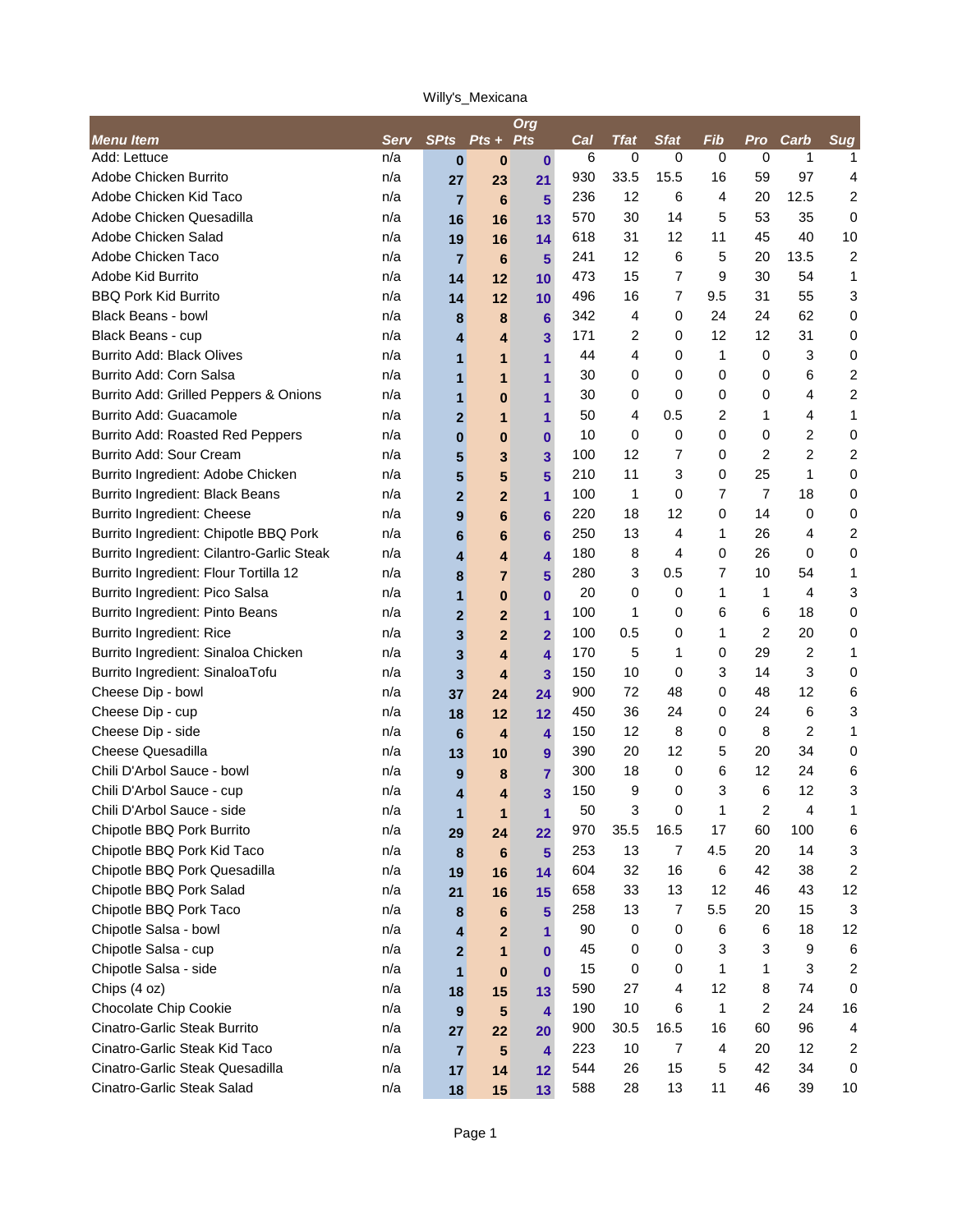| Cinatro-Garlic Steak Taco                       | n/a | 7              | 5                       | 5                       | 228 | 10 | 7    | 5              | 20 | 13             | 2                       |
|-------------------------------------------------|-----|----------------|-------------------------|-------------------------|-----|----|------|----------------|----|----------------|-------------------------|
| Corn Salsa - bowl                               | n/a | 8              | 6                       | 5                       | 240 | 6  | 0    | 6              | 6  | 42             | 12                      |
| Corn Salsa - cup                                | n/a | 4              | 3                       | $\overline{2}$          | 120 | 3  | 0    | 3              | 3  | 21             | 6                       |
| Corn Salsa - side                               | n/a | 1              | $\mathbf{1}$            | $\mathbf{1}$            | 40  | 1  | 0    | 1              | 1  | $\overline{7}$ | 2                       |
| Dressing: Chipotle Ranch (2 oz)                 | n/a | $\overline{7}$ | 5                       | $5\phantom{a}$          | 180 | 18 | 3    | 0              | 0  | 2              | $\boldsymbol{2}$        |
| Dressing: Lite Tomatillo Ranch (2 oz)           | n/a | 5              | 3                       | $\overline{\mathbf{4}}$ | 140 | 12 | 2    | 0              | 2  | 2              | 2                       |
| Dressing: South West Vinaigrette (2 oz)         | n/a | 11             | 9                       | 9                       | 300 | 36 | 6    | 0              | 0  | 0              | 0                       |
| Fajita Steak Salad                              | n/a | 15             | 11                      | 11                      | 453 | 22 | 13   | 0              | 37 | 19             | 11                      |
| Grande Adobe Quesadilla                         | n/a | 30             | 24                      | 22                      | 930 | 50 | 27.5 | 7              | 63 | 55             | 1                       |
| Grande BBQ Pork Quesadilla                      | n/a | 32             | 25                      | 23                      | 970 | 52 | 28.5 | 8              | 64 | 58             | 3                       |
| Grande Cheese Quesadilla                        | n/a | 25             | 19                      | 17                      | 720 | 39 | 24.5 | 7              | 38 | 54             | 1                       |
| Grande Sinaloa Chicken Quesadilla               | n/a | 28             | 23                      | 21                      | 890 | 44 | 25.5 | $\overline{7}$ | 67 | 56             | 2                       |
| Grande Sinaloa Tofu Quesadilla                  | n/a | 28             | 23                      | 21                      | 870 | 49 | 24.5 | 10             | 52 | 57             | 1                       |
| <b>Grande Steak Quesadilla</b>                  | n/a | 29             | 23                      | 21                      | 900 | 47 | 28.5 | $\overline{7}$ | 64 | 54             | 1                       |
| Grande Veggie Quesadilla                        | n/a | 28             | 21                      | 19                      | 830 | 40 | 24.5 | 14             | 45 | 74             | 1                       |
| Guacamole - side                                | n/a | $\overline{2}$ | 1                       | 1                       | 50  | 4  | 0.5  | 2              | 1  | 4              | 1                       |
| Guacomole - bowl                                | n/a | 10             | 8                       | $\overline{7}$          | 300 | 24 | 3    | 12             | 6  | 24             | 6                       |
| Guacomole - cup                                 | n/a | 5              | 4                       | 3                       | 150 | 12 | 1.5  | 6              | 3  | 12             | 3                       |
| Habanera Salsa - bowl                           | n/a | 4              | $\mathbf{2}$            | 1                       | 90  | 0  | 0    | 6              | 6  | 18             | 12                      |
| Habanera Salsa - cup                            | n/a | $\mathbf{2}$   | $\mathbf{1}$            | $\bf{0}$                | 45  | 0  | 0    | 3              | 3  | 9              | 6                       |
| Habanera Salsa - side                           | n/a | 1              | $\bf{0}$                | $\bf{0}$                | 15  | 0  | 0    | 1              | 1  | 3              | 2                       |
| Nachos Add: Adobe Chicken                       | n/a | 5              | 5                       | 5                       | 210 | 11 | 3    | 0              | 25 | 1              | 0                       |
| Nachos Add: Black Olives                        | n/a | 1              | $\mathbf{1}$            | 1                       | 44  | 4  | 0    | 1              | 0  | 3              | 0                       |
| Nachos Add: Chipotle BBQ Pork                   | n/a | 6              | 6                       | $6\phantom{1}$          | 250 | 13 | 4    | 1              | 26 | 4              | $\overline{c}$          |
| Nachos Add: Cilantro-Garlic Steak               | n/a | 4              | 4                       | 4                       | 180 | 8  | 4    | 0              | 26 | 0              | $\mathbf 0$             |
| Nachos Add: Corn Salsa                          | n/a | 1              | 1                       | 1                       | 30  | 0  | 0    | 0              | 0  | 6              | $\overline{\mathbf{c}}$ |
| Nachos Add: Grilled Peppers & Onions            | n/a | 1              | $\bf{0}$                | $\mathbf{1}$            | 30  | 0  | 0    | 0              | 0  | 4              | 2                       |
| Nachos Add: Roasted Red Peppers                 | n/a | $\bf{0}$       | $\bf{0}$                | $\bf{0}$                | 10  | 0  | 0    | 0              | 0  | 2              | 0                       |
| Nachos Add: Sinaloa Chicken                     | n/a | 3              | 4                       | $\overline{\mathbf{4}}$ | 170 | 5  | 1    | 0              | 29 | 2              | 1                       |
| Nachos Add: SinaloaTofu                         | n/a | 3              | $\overline{\mathbf{4}}$ | $\overline{\mathbf{3}}$ | 150 | 10 | 0    | 3              | 14 | 3              | 0                       |
| Pico Salsa - cup                                | n/a | $\mathbf{1}$   | $\mathbf{1}$            | $\bf{0}$                | 30  | 0  | 0    | 3              | 3  | 9              | 6                       |
| Pico Salsa - bowl                               | n/a | 3              | $\mathbf{2}$            | $\bf{0}$                | 60  | 0  | 0    | 6              | 6  | 18             | 12                      |
| Pico Salsa-side                                 | n/a | $\bf{0}$       | $\bf{0}$                | $\bf{0}$                | 10  | 0  | 0    | 1              | 1  | 3              | 2                       |
| Pinto Beans - bowl                              | n/a | 8              | 8                       | $6\phantom{1}$          | 342 | 4  | 0    | 20             | 25 | 62             | 0                       |
| Pinto Beans - cup                               | n/a | 4              | 4                       | 3                       | 171 | 2  | 0    | 10             | 10 | 31             | 0                       |
| Quesadilla Add: Black Beans                     | n/a | $\mathbf{2}$   | $\mathbf{2}$            | 1                       | 100 | 1  | 0    | 7              | 7  | 18             | 0                       |
| Quesadilla Add: Black Olives                    | n/a | 1              | 1                       | $\mathbf 1$             | 44  | 4  | 0    | 1              | 0  | 3              | 0                       |
| Quesadilla Add: Corn Salsa                      | n/a | 1              | 1                       | 1                       | 30  | 0  | 0    | 0              | 0  | 6              | 2                       |
| Quesadilla Add: Grilled Peppers & Onions        | n/a | 1              | $\bf{0}$                | 1                       | 30  | 0  | 0    | 0              | 0  | 4              | 2                       |
| Quesadilla Add: Guacamole                       | n/a | $\mathbf{2}$   | 1                       | 1                       | 50  | 4  | 0.5  | 2              | 1  | 4              | 1                       |
| Quesadilla Add: Pinto Beans                     | n/a | $\overline{2}$ | $\mathbf{2}$            | 1                       | 100 | 1  | 0    | 6              | 6  | 18             | 0                       |
| Quesadilla Add: Roasted Red Peppers             | n/a | 0              | $\bf{0}$                | $\bf{0}$                | 10  | 0  | 0    | 0              | 0  | 2              | 0                       |
| Quesadilla Grande Add: Black Beans              | n/a | $\overline{2}$ | $\mathbf{2}$            | 1                       | 100 | 1. | 0    | 7              | 7  | 18             | 0                       |
| Quesadilla Grande Add: Black Olives             | n/a | 1              | 1                       | 1                       | 44  | 4  | 0    | 1              | 0  | 3              | 0                       |
| Quesadilla Grande Add: Corn Salsa               | n/a | 1              | 1                       | 1                       | 30  | 0  | 0    | 0              | 0  | 6              | 2                       |
| Quesadilla Grande Add: Grilled Peppers &        | n/a | 1              | $\bf{0}$                | 1                       | 30  | 0  | 0    | 0              | 0  | 4              | $\overline{c}$          |
| Quesadilla Grande Add: Guacamole                | n/a | $\mathbf{2}$   | 1                       | 1                       | 50  | 4  | 0.5  | 2              | 1  | 4              | 1                       |
| Quesadilla Grande Add: Pinto Beans              | n/a | $\overline{2}$ | $\overline{2}$          | $\mathbf{1}$            | 100 | 1  | 0    | 6              | 6  | 18             | 0                       |
| Quesadilla Grande Add: Roasted Red Peppers n/a  |     | 0              | $\bf{0}$                | $\bf{0}$                | 10  | 0  | 0    | 0              | 0  | 2              | 0                       |
| Quesadilla Grande Ingredient: Adobe Chicken n/a |     | $5\phantom{1}$ | 5                       | 5 <sup>5</sup>          | 210 | 11 | 3    | 0              | 25 | 1              | 0                       |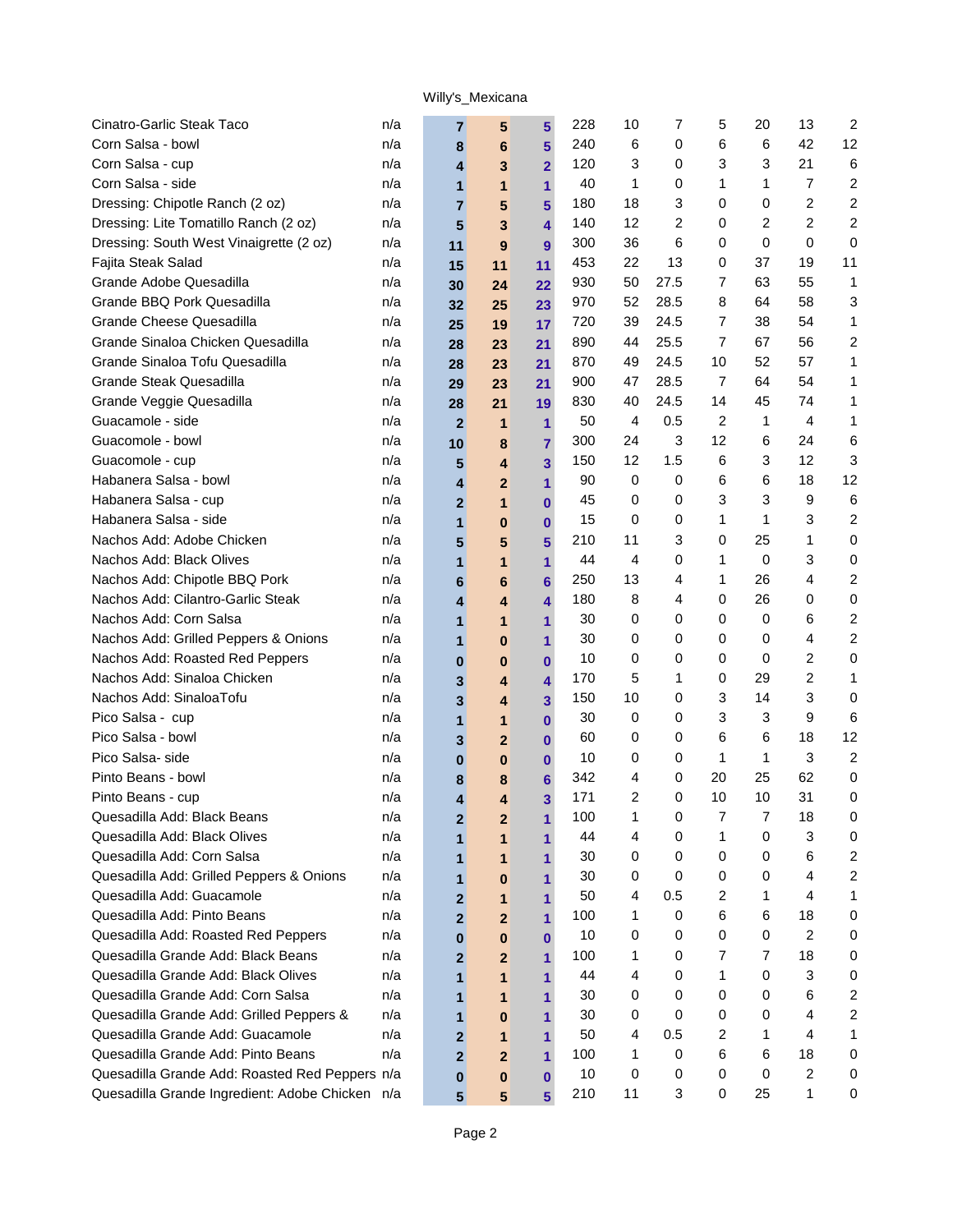| Quesadilla Grande Ingredient: Cheese            | n/a | 17                      | 12             | 12 <sup>2</sup> | 440  | 36               | 24   | 0              | 28             | 0  | 0                       |
|-------------------------------------------------|-----|-------------------------|----------------|-----------------|------|------------------|------|----------------|----------------|----|-------------------------|
| Quesadilla Grande Ingredient: Chipotle BBQ      | n/a | 6                       | 6              | $6 \,$          | 250  | 13               | 4    | 1              | 26             | 4  | $\overline{c}$          |
| Quesadilla Grande Ingredient: Cilantro-Garlic   | n/a | 4                       | 4              | 4               | 180  | 8                | 4    | 0              | 26             | 0  | 0                       |
| Quesadilla Grande Ingredient: Flour Tortilla 12 | n/a | 8                       | $\overline{7}$ | 5               | 280  | 3                | 0.5  | 7              | 10             | 54 | 1                       |
| Quesadilla Grande Ingredient: Guacamole         | n/a | $\overline{2}$          | 1              | 1               | 50   | 4                | 0.5  | 2              | 1              | 4  | 1                       |
| Quesadilla Grande Ingredient: Pico Salsa        | n/a | $\bf{0}$                | 0              | 0               | 10   | 0                | 0    | 1              | 1              | 3  | $\overline{c}$          |
| Quesadilla Grande Ingredient: Sinaloa           | n/a | 3                       | 4              | 4               | 170  | 5                | 1    | 0              | 29             | 2  | 1                       |
| Quesadilla Grande Ingredient: SinaloaTofu       | n/a | 3                       | 4              | 3               | 150  | 10               | 0    | 3              | 14             | 3  | 0                       |
| Quesadilla Grande Ingredient: Sour Cream        | n/a | 5                       | 3              | 3               | 100  | 12               | 7    | 0              | 2              | 2  | $\overline{2}$          |
| Quesadilla Ingredient: Adobe Chicken            | n/a | 3                       | 6              | 4               | 180  | 10               | 2    | 0              | 33             | 1  | 0                       |
| Quesadilla Ingredient: Cheese                   | n/a | $\boldsymbol{9}$        | 6              | 6               | 220  | 18               | 12   | 0              | 14             | 0  | 0                       |
| Quesadilla Ingredient: Chipotle BBQ Pork        | n/a | 6                       | 5              | 5               | 214  | 12               | 4    | 1              | 22             | 4  | $\overline{c}$          |
| Quesadilla Ingredient: Cilantro-Garlic Steak    | n/a | 3                       | 4              | 4               | 154  | 6                | 3    | 0              | 22             | 0  | 0                       |
| Quesadilla Ingredient: Flour Tortilla 10        | n/a | 5                       | 4              | 3               | 170  | 2                | 0    | 5              | 6              | 34 | 0                       |
| Quesadilla Ingredient: Pico Salsa               | n/a | $\bf{0}$                | 0              | $\mathbf{0}$    | 10   | 0                | 0    | 1              | 1              | 3  | $\overline{\mathbf{c}}$ |
| Quesadilla Ingredient: Sinaloa Chicken          | n/a | $\mathbf{2}$            | 4              | 3               | 146  | 4                | 1    | 0              | 25             | 2  | 1                       |
| Quesadilla Ingredient: SinaloaTofu              | n/a | 3                       | 3              | 3               | 130  | 9                | 0    | 3              | 12             | 3  | 0                       |
| Quesadilla Ingredient: Sour Cream               | n/a | $5\phantom{.0}$         | 3              | 3               | 100  | 12               | 7    | 0              | 2              | 2  | $\overline{c}$          |
| Regular Nachos                                  | n/a | 40                      | 30             | 28              | 1145 | 72               | 34   | 13             | 43             | 75 | 0                       |
| Regular Salad (No Meat)                         | n/a | 14                      | 10             | 9               | 408  | 20               | 9    | 11             | 20             | 39 | 10                      |
| Rice - bowl                                     | n/a | 11                      | 10             | $\overline{7}$  | 400  | 2                | 0    | 4              | 8              | 80 | 0                       |
| Rice - cup                                      | n/a | 6                       | 5              | 4               | 200  | 1                | 0    | 2              | 4              | 40 | 0                       |
| Salad Add: Corn Salsa                           | n/a | 1                       | 1              | 1               | 30   | 0                | 0    | 0              | 0              | 6  | 2                       |
| Salad Add: Grilled Peppers & Onions             | n/a | $\mathbf{1}$            | 0              | 1               | 30   | 0                | 0    | 0              | 0              | 4  | $\overline{2}$          |
| Salad Add: Guacamole                            | n/a | $\mathbf{2}$            | 1              | 1               | 50   | 4                | 0.5  | 2              | 1              | 4  | 1                       |
| Salad Add: Sour Cream                           | n/a | $5\phantom{1}$          | 3              | 3               | 100  | 12               | 7    | 0              | 2              | 2  | $\overline{c}$          |
| Salad Ingredient: Adobe Chicken                 | n/a | 5                       | 5              | 5               | 210  | 11               | 3    | 0              | 25             | 1  | 0                       |
| Salad Ingredient: Black Beans                   | n/a | 3                       | 3              | $\overline{2}$  | 114  | $\mathbf 1$      | 0    | 8              | 8              | 21 | 0                       |
| Salad Ingredient: Black Olives                  | n/a | $\overline{2}$          | 1              | 1               | 53   | 5                | 0    | 2              | 0              | 3  | 0                       |
| Salad Ingredient: Cheese                        | n/a | $\overline{7}$          | 5              | 5               | 170  | 14               | 9    | 0              | 11             | 0  | 0                       |
| Salad Ingredient: Chipotle BBQ Pork             | n/a | 6                       | 6              | 6               | 250  | 13               | 4    | 1              | 26             | 4  | 2                       |
| Salad Ingredient: Cilantro-Garlic Steak         | n/a | 4                       | 4              | 4               | 180  | 8                | 4    | 0              | 26             | 0  | 0                       |
| Salad Ingredient: Cucumbers                     | n/a | $\bf{0}$                | 0              | 0               | 8    | 0                | 0    | 0              | 0              | 2  | 0                       |
| Salad Ingredient: Lettuce                       | n/a | $\mathbf{2}$            | 1              | 1               | 35   | 0                | 0    | 0              | 0              | 7  | 7                       |
| Salad Ingredient: Pico Salsa                    | n/a | 1                       | $\bf{0}$       | $\mathbf{0}$    | 20   | 0                | 0    | 1              | 1              | 4  | 3                       |
| Salad Ingredient: Pinto Beans                   | n/a | 3                       | 3              | $\overline{2}$  | 114  | $\mathbf{1}$     | 0    | $\overline{7}$ | $\overline{7}$ | 21 | 0                       |
| Salad Ingredient: Roasted Red Peppers           | n/a | $\bf{0}$                | 0              | 0               | 8    | 0                | 0    | 0              | 0              | 2  | 0                       |
| Salad Ingredient: Sinaloa Chicken               | n/a | 3                       | 4              | 4               | 170  | 5                | 1    | 0              | 29             | 2  | 1                       |
| Salad Ingredient: SinaloaTofu                   | n/a | $\overline{\mathbf{3}}$ | 4              | 3               | 150  | 10               | 0    | 3              | 14             | 3  | 0                       |
| Sinaloa Chicken Burrito                         | n/a | 25                      | 22             | 19              | 890  | 27.5             | 13.5 | 16             | 63             | 98 | 5                       |
| Sinaloa Chicken Kid Burrito                     | n/a | 12                      | 11             | 9               | 450  | 12               | 6    | 9              | 33             | 54 | $\overline{c}$          |
| Sinaloa Chicken Kid Taco                        | n/a | $\bf 6$                 | 5              | 4               | 219  | 9                | 5.5  | 4              | 22             | 13 | 2.5                     |
| Sinaloa Chicken Quesadilla                      | n/a | 16                      | 14             | 12              | 536  | 24               | 13   | 5              | 45             | 36 | 1                       |
| Sinaloa Chicken Salad                           | n/a | 17                      | 14             | 13              | 578  | 25               | 10   | 11             | 49             | 41 | 11                      |
| Sinaloa Chicken Taco                            | n/a | 6                       | 5              | 4               | 224  | $\boldsymbol{9}$ | 5.5  | 5              | 22             | 14 | 2.5                     |
| Sinaloa Tofu Burrito                            | n/a | 26                      | 22             | 19              | 870  | 32.5             | 12.5 | 19             | 48             | 99 | 4                       |
| Sinaloa Tofu Kid Burrito                        | n/a | 13                      | 11             | 9               | 443  | 15               | 5    | 11             | 24             | 55 | 1                       |
| Sinaloa Tofu Kid Taco                           | n/a | $\overline{7}$          | 5              | 5               | 216  | 12               | 5    | 5              | 15             | 13 | $\overline{c}$          |
| Sinaloa Tofu Quesadilla                         | n/a | 16                      | 14             | 12              | 520  | 29               | 12   | 8              | 32             | 37 | 0                       |
| Sinaloa Tofu Salad                              | n/a | 17                      | 14             | 13              | 558  | 30               | 9    | 14             | 34             | 42 | 10                      |
|                                                 |     |                         |                |                 |      |                  |      |                |                |    |                         |